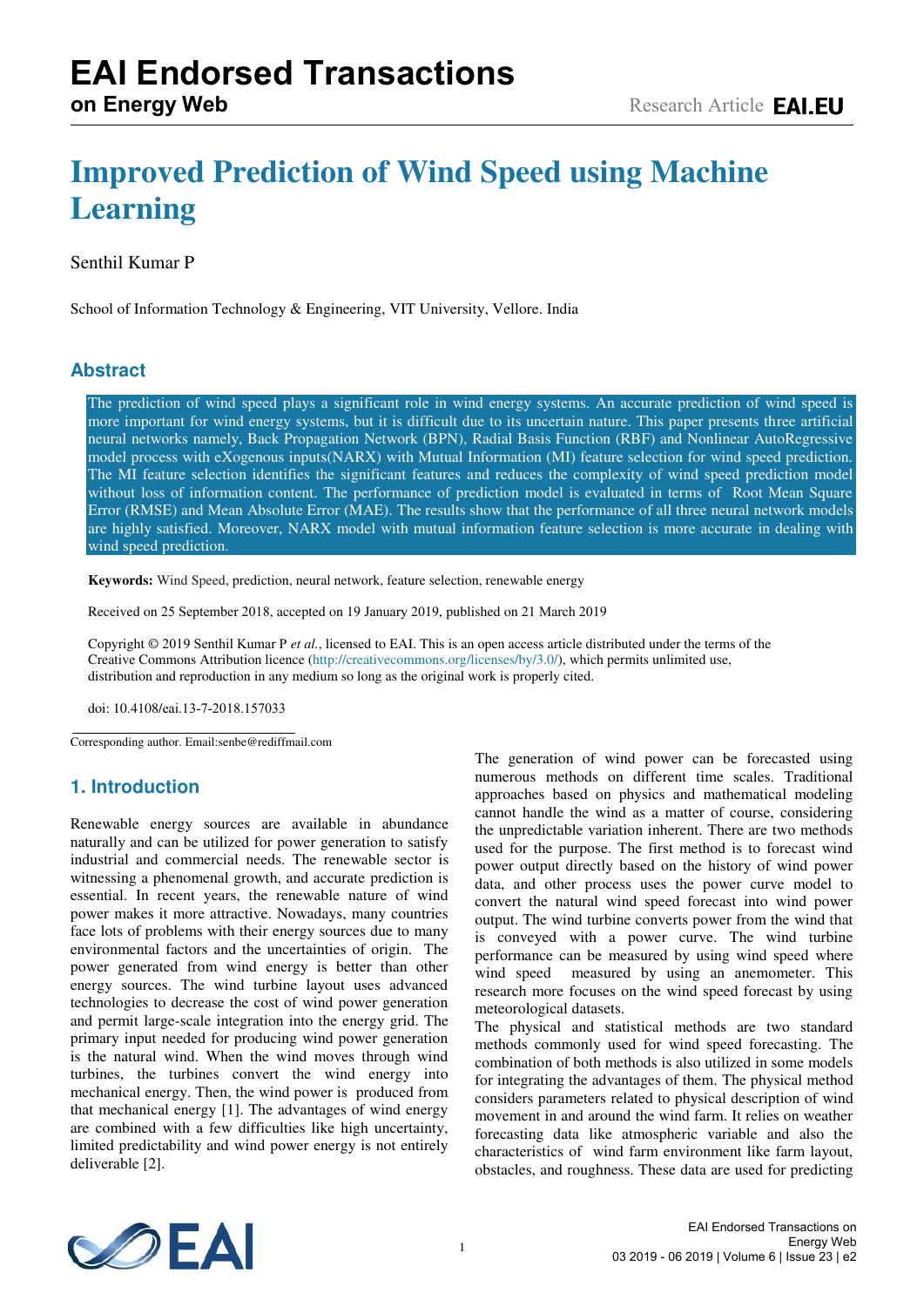wind power by considering the wind speed and transforming it to wind turbine at the wind farm. The physical method does not need any training input from past data. This has the offset against the problem involved in obtaining physical data. The statistical methods consider the training of past history of wind speed data and generates an output without considering physical phenomena. A statistical approach includes artificial neural networks, fuzzy logic, regression tree and support vector machine etc. The statistical approach produces a good result in wind speed forecasting. The hybrid approach is a combination of different physical and statistical approaches like a combination of Numerical Weather Prediction (NWP) and neural networks [3], [4]. Forecasting of a wind speed is an essential measure to find the uncertainty and can also be used for some purposes such as power commitment decision, power increase or decrease decision, maintenance arrangement and energy storage optimization. The forecasting system predicts wind speed for wind power generation. Based on time horizon the wind speed forecasting is classified into three types. The first-time horizon is a very short term which is very useful for trading in intraday markets. It represents few minutes to one hour only. The second time horizon is a short term which is suitable for maintenance scheduling. It represents one hour to 12 hours. The third time horizon is a medium or long term which is useful for the maintenance of non-renewable power generation. It represents several hours to a few days.

Advanced technologies have empowered taking in the huge volume of data on a continuous or periodic basis in various disciplines. These data represent the potential to discern valuable information and knowledge. Manual processing of a large amount of data to determine useful information is difficult. The dataset in the modern era has high dimensionality and huge volume, which required an automated tool for processing. This confinement needs automated tools to mine useful information and knowledge from the huge volume of data [5]. Nowadays, the enormous amount of data is collected and stored at an extraordinary rate. Consequently, the existing data analysis tools and statistical methods are inadequate for analysing this large size of data. Data mining techniques are used to provide interesting interpretation by extracting useful information from large data sets. In recent years, Knowledge Discovery in Database (KDD) plays an important role in processing large quantities of data. KDD is the process of analysing the database to explore or discover useful patterns. In this process, the data mining acts as a central process which involves deriving of algorithms to explore hidden information, develop a suitable model and discover interesting patterns [6]. On the other hand, machine learning more emphases on prediction based on known properties learned from the training data. It is capable of generalizing or optimizing data from large quantities of data. It is more faster and produces accurate results in order to identify patterns or solution. Relating machine learning with artificial intelligence will create it more effective in processing large quantities of data. Liu et al.[7] have designed the combination of Wavelet and Improved Time Series Method (ITSM) for prediction of wind speed and power. The wind speed data in time series form is decomposed into multiple subseries by using wavelet method. Then, ITSM is used to construct the prediction model for each of that subseries to find the forecasting in every subseries. Finally, the outputs of each of the subseries are collected for obtaining the forecast wind speed. As a result, the hybrid technique effectively enhances an accuracy of the wind speed. Artificial Neural Network (ANN) is the vastly utilized statistical approach for prediction of wind speed. ANN is trained from the data sets of past observation for learning the dependencies of the output based upon input values. ANN model has the capability of self-learning and self-adaption. Fadare [9] has proposed a model to predict the wind speed using ANN method. In the study, they have utilized the gradient descent backpropagation algorithm in a neural network to train ANN. For this network, latitude, longitude and altitude meteorological parameter were given as input and the forecasted monthly mean wind speed was produced as output. The minimum MAPE of an output found from this network is 8.9%.

# **2. Importance of Feature Selection Process**

A feature selection method helps reduction of computational complexity of learning algorithm, improve prediction performance, better data understanding and reduce data storage space. Feature selection has gained immense popularity in machine learning applications. The feature selection finds the minimum number of feature subsets that retains high accuracy to represent the original features. When the choices of a number of subsets of features are very small, the chances of information content may be low. On the other hand, the presence of noise as an irrelevant data is highly probable when many features are selected. Hence, feature selection should be on the right selection of subsets, avoiding too large or too small number of features. There are many advantages of using the feature selection methods like data visualization and understanding, reduction of memory storage, reduction of training time and reduction of the dimensionality which may improve prediction and classification performance. The feature selection process discards redundant and irrelevant attributes while retaining the model accuracy. Irrelevant features are not useful for improving the performance of the model and should be removed. Instead, an unnecessary feature represents the same feature or relevant of another feature when both have the same impact on the model accuracy the feature selection process can remove one of them. Consider the input data  $Y = \{y_1, y_2, \dots, y_m\}$  of size M and number of features  $y_i = \{ f_1, f_2, ..., f_L \}$  and the target prediction feature T. Feature selection process chooses the best features from  $y_i$  that effectively characterizes T. The feature selection is optimal if and only if it produces highest-class separability with minimum representation. The method considers the generalization problem to construct a minimum paradigm for defined size dataset. This process

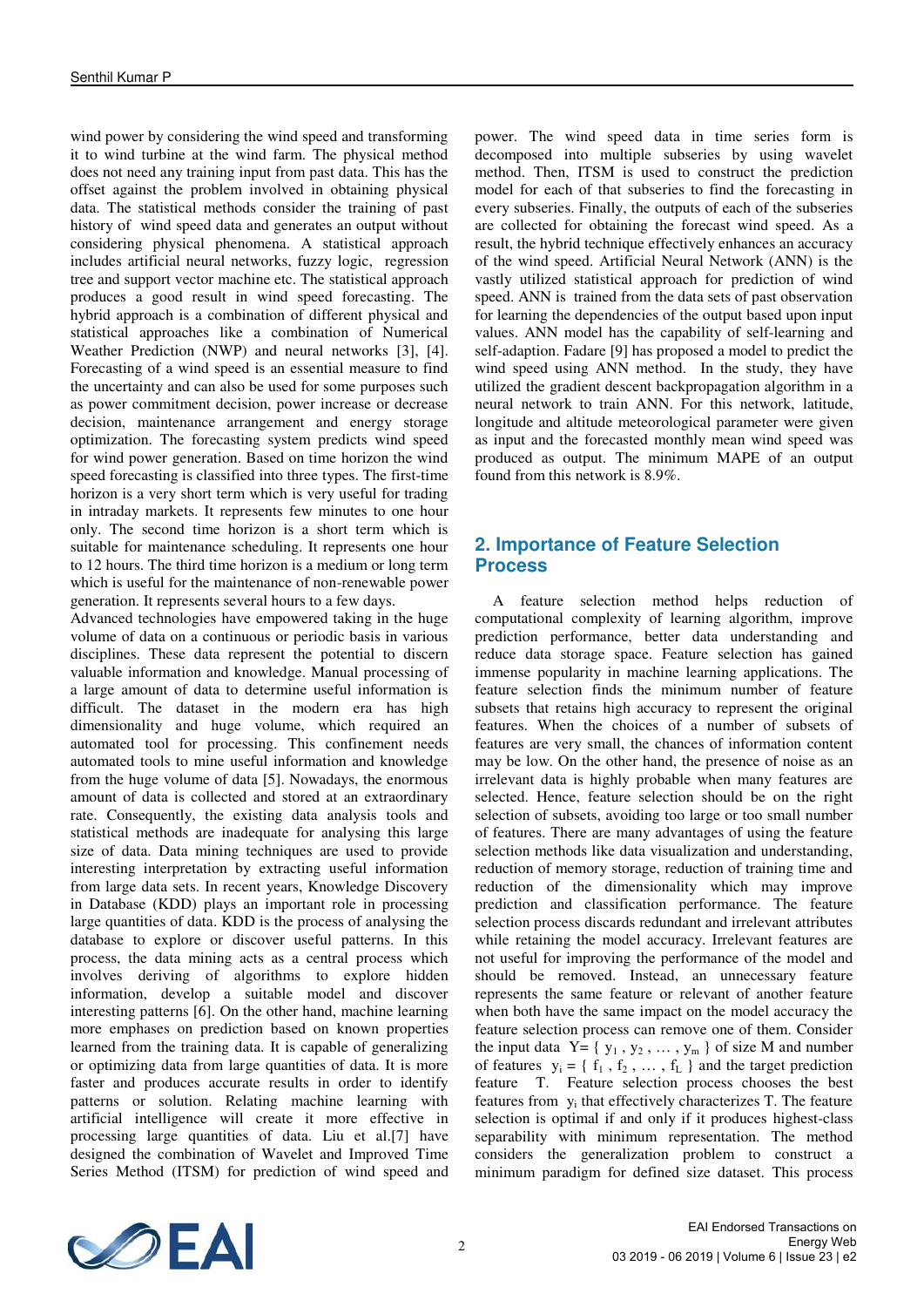deals with bias-variance problems in data pre-processing based on the specified dataset. The processing algorithm guarantees to reduce complexity by using limited features from the available datasets which should be identified to obtain the best generalization.

The feature selection methods are broadly classified into three groups namely filter, wrapper and embedded methods. The filter method uses heuristics based on the prominent characteristics of the data handled instead of an algorithm for evaluation of the quality of feature subsets, with the application of a statistical measure for assignment of a rank to each feature. The ranking measure is used for scoring the features, and a threshold is used to eliminate features below the threshold. The filter method uses proper threshold value for the selection of subsets with most relevant features. It is an independent measure for evaluating features subsets without utilizing any machine learning algorithms. There are many independent criteria employed for assessment including interclass distance measures, uncertainty measures, dependency and consistency measure and the probability of error measures [10]. This method is faster than the wrapper method and practical for use on high dimensional datasets. Wrapper-based feature selection method searches for best subset of features using predetermined accuracy from an induction algorithm for evaluating generated subsets of features. The method may produce improved performance but is expensive to run. This method utilizes the learning algorithms to evaluate the subsets, while dataset is very large. In the wrapper method, optimal subset generation is the process of the heuristic search algorithm. Many search algorithms can be utilized for finding feature subsets. A sequential search algorithm is an iterative like algorithm which starts with an empty feature or complete feature and add or remove one feature at a time until the target is obtained. Heuristic search algorithms evaluate different subsets for optimizing the best solution. Wrapper methods make use of the classifier for providing a score of the feature subset depend on their predictive power. The embedded method combines the advantages of filter and wrapper approaches. In this method, the feature set is evaluated through the use of independent criteria and a learning algorithm. The independent criterion is used for the choice of an optimal subset with prearranged cardinality. The learning algorithm uses various cardinalities to select the finest subset from the optimal subsets. These methods are appropriate for feature selection mainly used on high dimensional datasets [11].

## **3. Mutual Information Feature Selection**

Mutual information (MI) is a non-linear correlation based method which is used to calculate the information shared by two, three or more number of features.[12] If the features are independent they do not have any common information and one feature does not give any information about other feature. The amount of information shared by each feature with another feature is called entropy [19].Let X and Y are two features, then  $I(X; Y)$  represents the mutual information between them. The Mutual information  $I(X;Y)$  is zero when both X and Y are independent. The Mutual information is symmetric and non-negative. [20],[21],[22],[26]

For discrete random variables (X,Y), the MI is

$$
I(X; Y) = \sum_{x \in X} \sum_{y \in Y} P(x, y) \log \left( \frac{P(x, y)}{P(x)P(y)} \right)
$$
(1)

 $P(x,y)$  represents the joint probability of 'x' and 'y'.  $p(x)$ and  $p(y)$  are marginal probability density function of x and y respectively.

For continuous random variables (X,Y), MI is

$$
I(X;Y) = \int_{X} \int_{Y} P(x,y) \log \left( \frac{P(x,y)}{P(x)P(y)} \right) dxdy
$$
 (2)

$$
P(x) = \int_{y} P(x, y) dy
$$
 (3)

$$
P(y) = \int_{x} P(x, y) dx
$$
 (4)

Alternate way to express mutual information in the form entropy is

$$
I(X;Y) = H(X) + H(Y) - H(X;Y)
$$
 (5)

 $H(X)$  and  $H(Y)$  represent the marginal entropies.  $H(X;Y)$ represents the joint entropy of X and Y

$$
H(X) = -\int_{X} P(x) \log P(x) dx \tag{6}
$$

$$
H(Y) = -\int_{y} P(y) \log P(y) dy
$$
 (7)

$$
H(X;Y) = \int_{x} \int_{y} P(x,y) \log P(x,y) dx dy
$$
 (8)

The MI between two random variables can be calculated by estimating the Probability Density Function (PDF). The estimation can be done in three ways by using parametric, non-parametric and the combination of parametric and nonparametric density estimations. The non-parametric density estimations are statistical methods such as KNN, Kernel density, Wavelet density, etc. which allows functional form of regression function to be flexible whereas parametric density estimations are density functions like Bayesian, Maximum Likelihood, Maximum posteriori, etc. which assumes data from known group of distributions such as normal, Gaussian, etc. and then optimizes the parameters of the function by fitting the model to the dataset. The mixed density estimation takes the benefits of both parametric and non-parametric estimations and increases the quality of estimation. In the proposed model, the KNN estimator is utilized for probability density function estimation. First, the KNN method estimates the probability density function, then it calculates mutual information. While the value of K is small the bias also small but the variance is high, whereas the size of K is large the bias also large, but the variance is small. The procedure of Mutual Information Feature Selection (MIFS) algorithm is as follows

- 1. Let X be an input set, T be an output set and F be a final selected features set
- 2. Initialize X with the set of inputs and F with an empty set

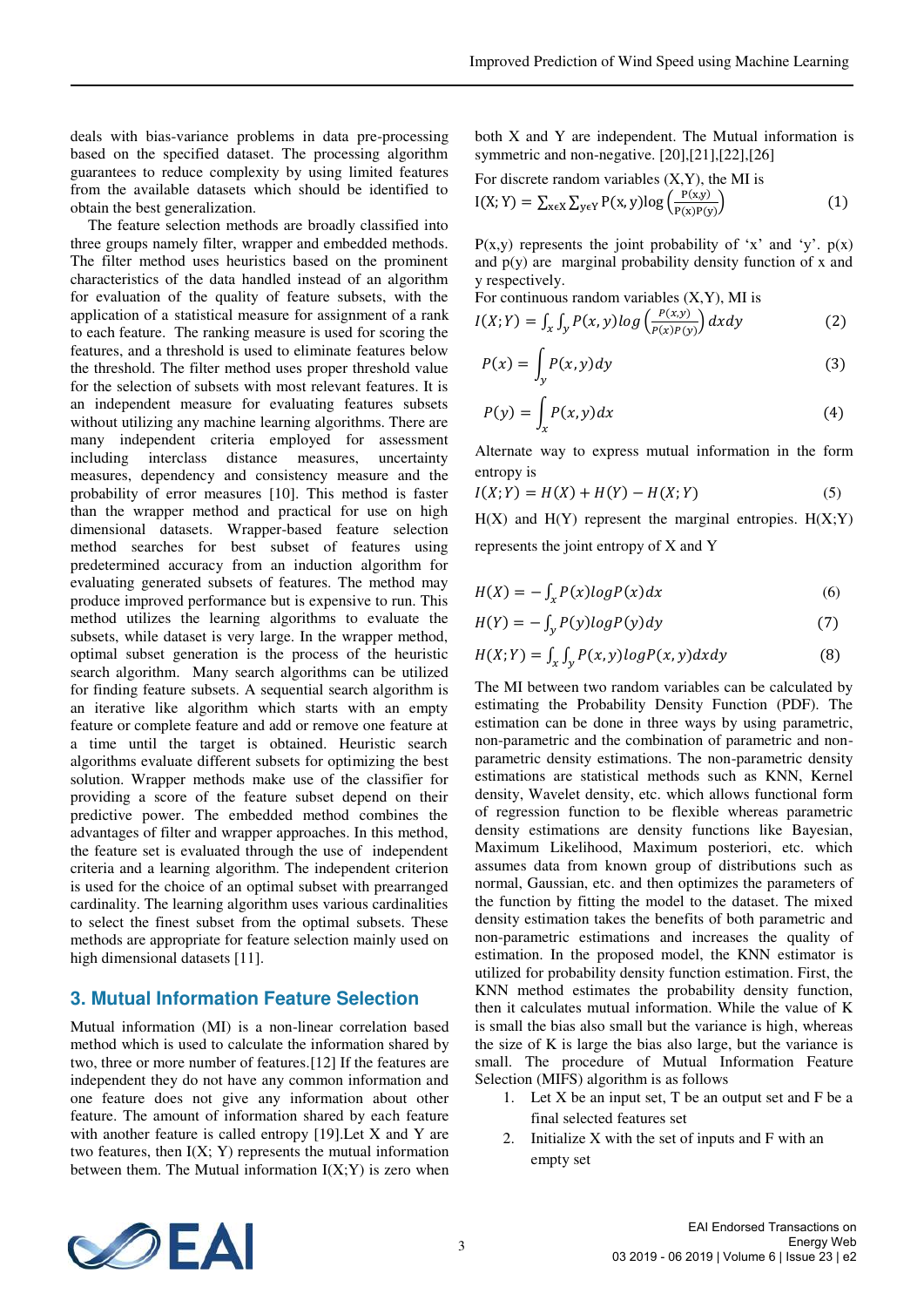3. Find mutual information for each input feature 'x' with an output

I(x; T) where  $x \in X$ 

4. Select max $[I(x; T)]$  then set X and F as follows  $X \leftarrow X - \{x\}$ 

$$
F\leftarrow \{x\}
$$

5. Find mutual information between each feature in X and F

I(x; f) where  $x \in X$  and  $f \in F$ 

5.1 Select x as the next input if it maximizes

$$
max \left[ (I(x;T)) - (\beta/|F|) \sum_{f \in F} (I(x;f)) \right]
$$

5.2 Set  $X \leftarrow X - \{x\}$ 

Set  $F \leftarrow F \dot{\cup} \{x\}$ 

6. Selected features are in set F

## **4. Wind Speed Forecasting using Neural Network**

The basic concept behind the ANN is to develop a tool that should perform computation for demonstrating the brain function. This tool must carry out various computations at a rate faster than the computed rate of the conventional framework. The ANN can be utilized for various purposes like clustering, classification, prediction, etc. During the learning procedure, known patterns of a particular problem are presented to the network to improve its performance and its generalization ability. The generalization capability is an ability to respond to the pattern correctly, which was not used during the training process. An optimization method based on gradient descent is applied to reduce the error or maximize the accuracy of the neural network. There are two major categories of learning called supervised and unsupervised learning. In supervised learning system, the class label of the pattern presented to the network is known, and it is used in the training process. If the class label is unknown or unused, the learning process is unsupervised.

ANN has the capability of learning and generalizing the given input by assigning or adjusting its weights and biases for making useful decision.

#### 4.1 NARX Model

The nonlinear autoregressive network with exogenous inputs provides very accurate chaotic time series prediction that perfectly fits to wind speed forecasting. This network with delayed inputs, delayed recurrent (feedback) outputs, the nonlinearity and dynamic character allow computation and determination of tasks that are almost impossible to solve for conventional methods or linear (time invariant) systems. NARX is a recurrent dynamic neural network, with feedbackward connecting with many layers of the neural network [13].



**Figure 1.** NARX model structure

In the non-linear systems, the NARX model has utilized for the time series oriented data [14].The learning method used in NARX model is more efficient than other neural networks. In NARX the gradient descent is improved which makes NARX becomes more active. Figure 1 shows the NARX network structure. There are two portions of inputs are given to the NARX network.

The NARX uses faster network connection with good generalization ability. It can be trained by using seriesparallel mode or only parallel mode. The series-parallel mode feeds an original output directly as part of the input to the network but the only parallel mode feeds back the output as a part of the input [15, 16, 17, and 18]. Let us consider, w (t) as the external input, s(t) as the output of the network at particular time  $t$  and  $n_i$  as the delay time of external input. This NARX network can be defined as shown in equation (5).

$$
s(t) = f(s(t-1)s(t-2) \dots s(t-n_0),W(t-2) \dots W(t-n_i))
$$
 (9)

The output of NARX network s(t) depends on current and previous input w(t-i) and also on the previous output of the network s(t-i).

## 4.2 Back-Propagation Network (BPN)

In the area of the ANN, back-propagation is the most important network utilized in many of the real-world applications. It uses multi-layer feed forward network with input, hidden and output layers. The BPN training process consists of three stages namely, feed forward of the input training, backpropagation of error and updation of weights [8]. During the feed forward stage, the signal  $x_i$  is given as an input to each input node  $X_i(i=1$  to n) and send it to the hidden layer. For each hidden node  $z_i$  (j-1 to p) the net input is calculated by summing the weighted input signal.

 $v_{ij}$  is the connection weight between an input node i and hidden node and  $v_{oi}$  is bias on hidden node

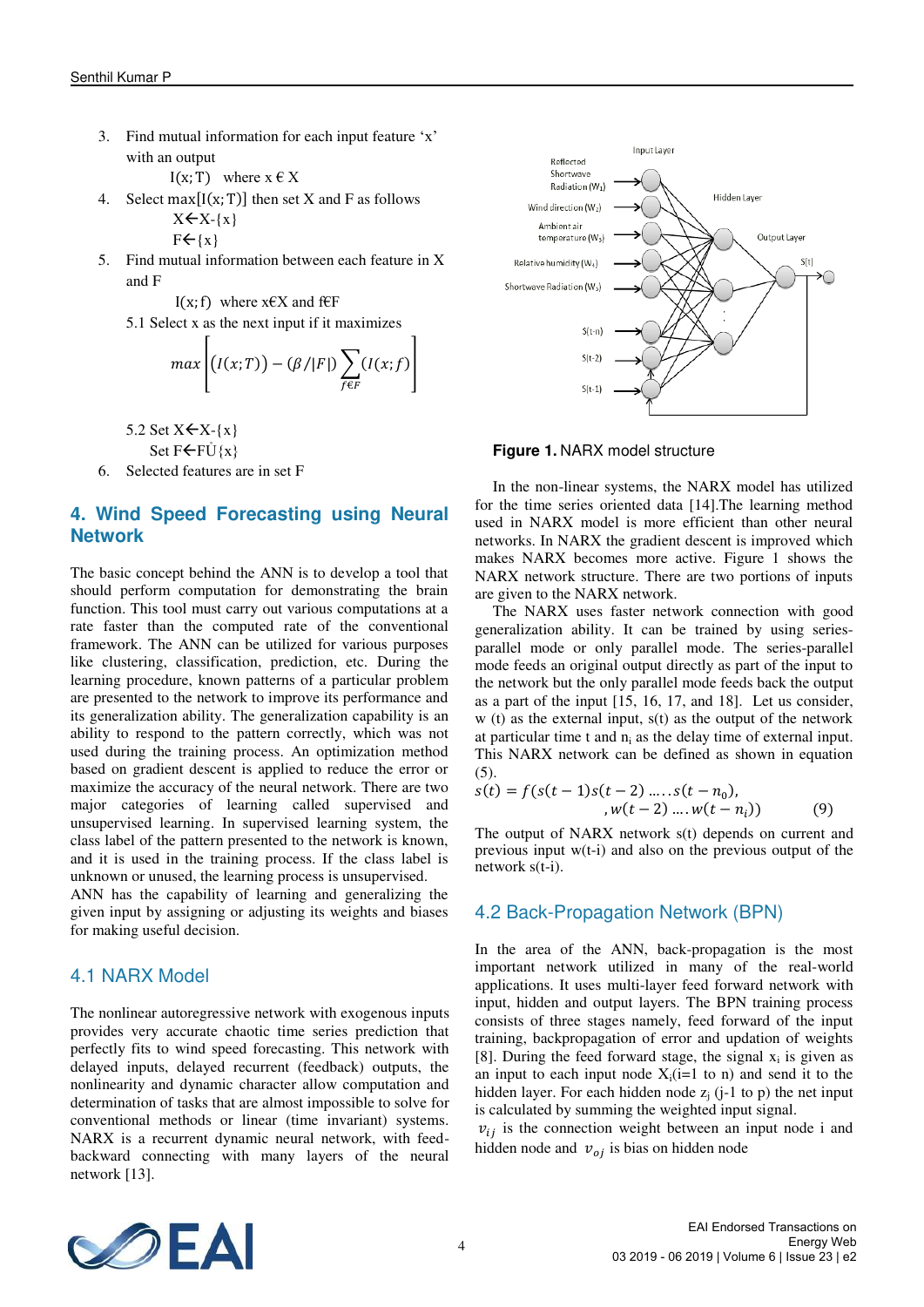

 **Figure 2**: Back-Propagation Network

$$
z_{netj} = v_{oj} + \sum_{i}^{n} x_i v_{ij}
$$
 (10)

The output of the hidden node is calculated by applying an activation function.

$$
z_j = f(z_{netj}) \tag{11}
$$

The commonly used activation function is binary sigmoid or bipolar sigmoid function. The sigmoid function is defined as

$$
f(x) = \frac{1}{1 + e^{(-x)}}\tag{12}
$$

For each output node  $y_k (k = 1 \text{ to } m)$  the sum of its weighted input signal is given as net input.  $w_{jk}$  represents the connection weight from hidden to output node and  $w_{ok}$ is bias on output node. The net input for the output node is calculated as follow

$$
y_{netk} = w_{ok} + \sum_{i}^{p} z_j w_{jk}
$$
 (13)

The output of the output layer node is calculated by applying its activation function

$$
y_k = f(y_{netk})
$$
 (14)

In the second stage is backpropagation of error is calculated from output layer to hidden layer. Error correction  $\delta_k$  is computed as follows

$$
\delta_k = (t_k - y_k)f'(y_{net})
$$
\n(15)

$$
f^{\prime(y_{net})} = f(y_{net})[1 - f(y_{net})]
$$
 (16)

Where  $t_k$  represents the target vector. Based on the error correction, update the changes in the weight and bias  $\Delta w_{ik} = \alpha \delta_k z_i$ (17)

$$
\Delta w_{ok} = \alpha \delta_{k} \tag{18}
$$

Calculate an error term  $\delta_j$  between hidden and an input layer  $\frac{m}{2}$ 

$$
\delta_{netj} = \sum_{k=1} \delta_k w_{jk} \tag{19}
$$

$$
\delta_j = \delta_{netj} f'^{(z_{netj})}
$$
\nBased on the error correction update the changes in the

weight and bias

$$
\Delta \mathbf{v}_{ij} = \alpha \mathbf{\delta}_j \mathbf{x}_i \tag{21}
$$

$$
\Delta v_{oj} = \alpha \delta_j \tag{22}
$$

In the third stage, each output node updates the weight and bias

$$
w_{jk}(new) = w_{jk}(old) + \Delta w_{jk}
$$
 (23)

$$
w_{ok}(new) = w_{ok}(old) + \Delta w_{ok}
$$
 (24)

Each hidden node updates the weight and bias

$$
v_{ij}(new) = v_{ij}(old) + \Delta v_{ij}
$$
 (25)

$$
v_{oj}(new) = v_{oj}(old) + \Delta v_{oj}
$$
 (26)

Initially random values are assigned as the interconnection weights values and bias values. Later, these values are changed based on the BPN training process.

#### 4.3 Radial Basis Function (RBF) Network

The radial basis function is a functional approximation neural network which uses the most common nonlinearities such as Gaussian kernel functions and sigmoid. The input layer has a set of input units receiving an input signal and forwards it to the hidden layer. The activity function is usually Gaussian function that is regulated by hidden layer. The output layer executes linear transformation from the hidden unit to the output space.[23],[24],[25]

The RBF neural network uses three parameters namely the centre of the basis function, the variance and weights between hidden layer and an output layer. The Gauss function in RBF network is represented as

$$
R(x_p - c_i) = exp\left(-\frac{1}{2\sigma^2} ||x_p - c_i||^2\right)
$$
 (27)

Where  $||x_p - c_i||$  represents Euclidean distance, c represents centre of Gaussion function and  $\sigma$  represents variance of Gauss function. The output of the RBF neural network is shown in equation (28). ℎ

$$
y_j = \sum_{i=1}^{\infty} w_{ij} exp\left(-\frac{1}{2\sigma^2}||x_p - c_i||^2\right) j = 1, 2, ..., n \quad (28)
$$

Where  $x_p = (x_1^p, x_2^p, x_3^p, ..., ..., ..., x_m^p)^T$  represents the p<sup>th</sup> input sample with p ranges from 1 to P.

P, c<sub>i</sub> and w<sub>ij</sub> represents the total number of samples, centre of the hidden layer nodes and connection weight from hidden layer to output layer respectively.  $i = 1, 2...h$ , h represents number of hidden layer nodes and  $y_j$  is the actual output of the  $j<sup>th</sup>$  output node corresponding with the input sample.

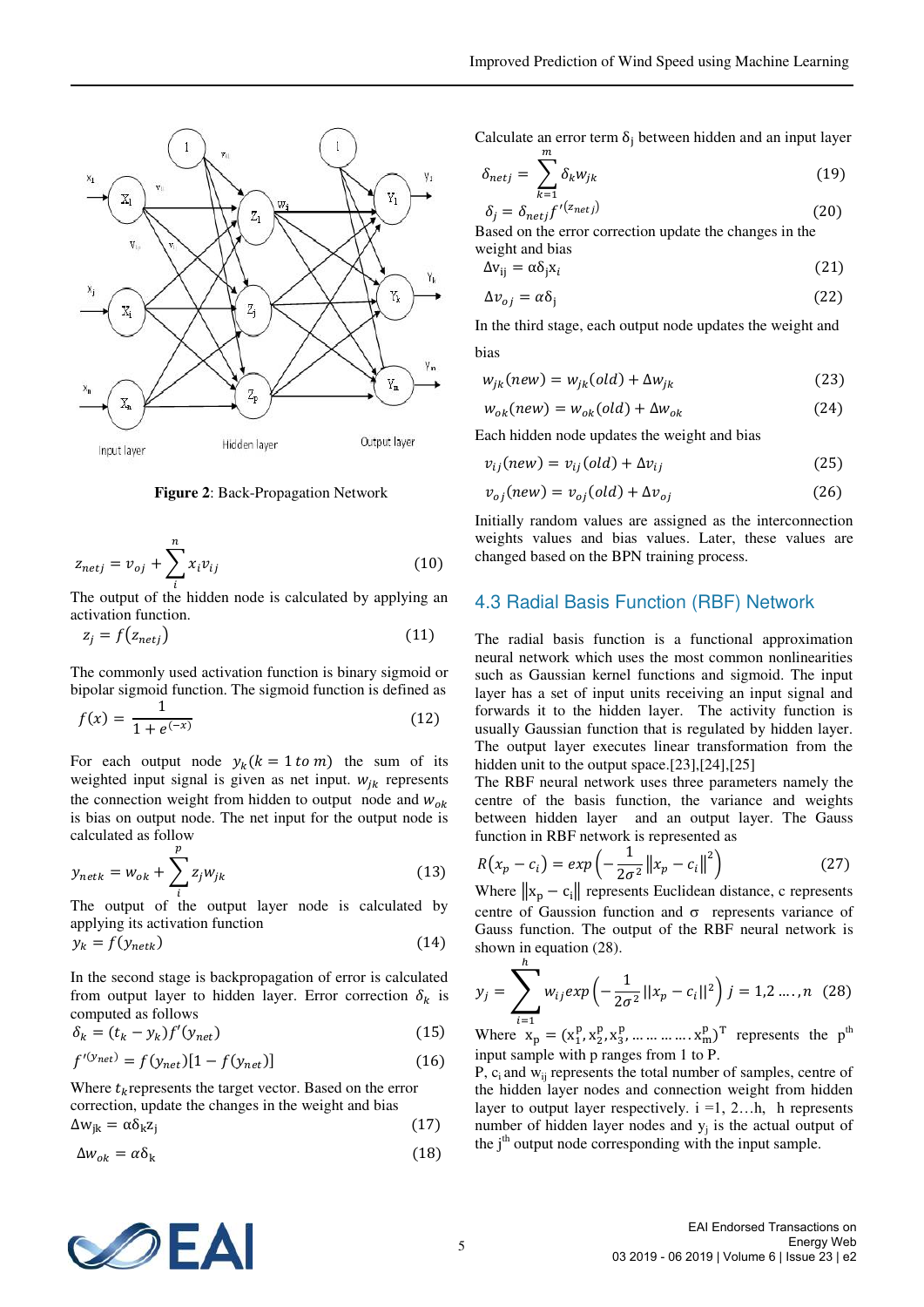# **5. Performance Evaluation of Forecast Accuracy**

An accurate forecasting is the primary task in uncertain wind speed. The forecasting model is trained with training data and evaluated by using the testing data. The accuracy of the prediction can be measured by the difference between forecasted value and the an observed value. Mean absolute error (MAE), and root mean square error (RMSE) are the most frequently used parameters to evaluate the wind speed forecasting.

$$
RMSE(k) = \frac{\sum_{t=1}^{N} (y(t) - \hat{y}(t))^2}{N}
$$
 (29)

$$
MAE(k) = \frac{\sum_{t=1}^{N} |y(t) - \hat{y}(t)|}{N}
$$
(30)

Where  $y(t)$  represent an actual value  $\hat{y}(t)$  represents the forecasted value and N represents the number of forecasting used for the evaluation.

# **6. Results and discussion**

Time series meteorological data was collected from the University of Waterloo weather station from 2013 to 2015 with 15 minutes intervals. The meteorological dataset features consists of Shortwave radiation  $(X1)$ , Shallow soil temperature  $(X2)$ , Relative humidity  $(X3)$ , Reflected Relative humidity(X3), Reflected<br>on(X4), Deep soil temperature(X5), shortwave radiation $(X4)$ , Deep Ambient air temperature(X6), Barometric pressure(X7), Precipitation(GeoNor) (X8), Wind direction(X9), Sonic range sensor for snow depth $(X10)$ , Precipitation (Tipping Bucket) (X11),Deep Soil moisture(X12). The data collected in the first two years was considered as training data and the last one year data was utilized as testing data.

 Mutual information feature selection finds the significant features to reduce the complexity of the wind speed forecasting model. This feature selection method is meant for determining the minimum number of feature subsets from an original meteorological dataset that maintains a high accuracy to represent the original features of the dataset. This algorithm estimates the weight for each feature. The rank for each feature is calculated based on its weight, and top five features are considered for further evaluation. This algorithm identifies reflected shortwave radiation, wind direction, ambient air temperature, and relative humidity and shortwave radiation. The investigation datasets consisting of selected features produced by the MI feature selection are used as input for RBF, BPN and NARX algorithm to forecast the wind speed. All the three neural network models are evaluated in terms of RMSE and MAE. Figure 3 shows actual and forecast wind speed values using back propagation model with MI features selection. Figure 4 shows actual and forecast wind speed values using radial basis function model with MI feature selection. Figure 5 shows actual and forecast wind speed values using NARX model with MI features selection. Table 1. shows the comparison of forecasting models performance.



Figure 3. Actual and forecast wind speed output using BPN with feature selection



**Figure 4**. Actual and forecast wind speed output using RBF with feature selection



**Figure 5.** Actual and forecast wind speed output using NARX with feature selection.